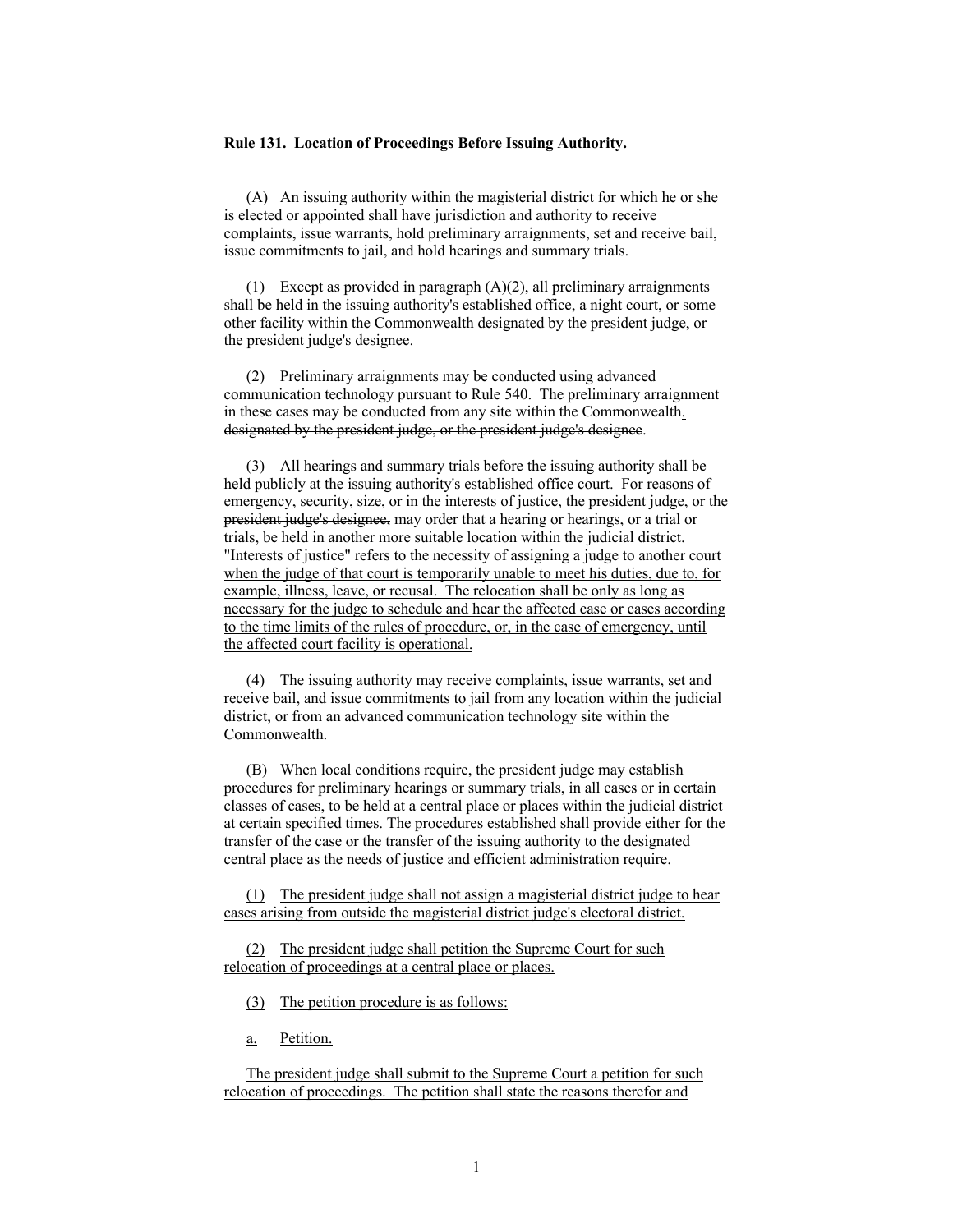include all data, if any, relied upon and a proposed local rule governing the operation and administration of the relocated proceedings.

b. Distribution.

The petition shall be distributed to the Minor Court Rules Committee and to the Legislative Reference Bureau. The Committee shall send the petition to the Administrative Office. The Administrative Office shall record the petition.

c. Notification.

The Bureau shall publish the petition in the Pennsylvania Bulletin. The publication notification shall contain a statement to the effect that comments regarding the petition are invited and should be sent directly to the Committee within a specified period.

b. Comments.

There shall be a public comment period. Comments shall be sent directly to the Committee. The Committee shall accept comment for the period specified in the publication notice. The comment period shall not be less than 90 days. Immediately upon submission, comments shall be available to the public for review.

c. Objections.

Following the close of the comment period, there shall be an objection period. Objections shall be sent directly to the Committee. The Committee shall accept objections within a specified period. The objection period shall not be less than 90 days. Any resident of the county, including magisterial district judges, may make an objection to the petition.

d. Hearing.

Upon objection, there shall be a public hearing. The Committee shall conduct the hearing. The Committee shall give notice thereof to all interested parties. The notice period shall not be less than 30 days. In the hearing, an objector may call witnesses and present evidence. The Committee shall make and maintain a stenographic record of the hearing.

e. Committee Review.

The Committee shall review the record, including the petition, the comments, the objection or objections, and the transcript of the hearing. The Committee shall make recommendations regarding the petition and send the aforementioned materials, including the recommendations, to the Supreme Court.

e. Final Disposition.

The Pennsylvania Supreme Court shall have final approval or denial authority over the petition and may in its discretion take any action in the best interest of justice or efficient administration of the courts.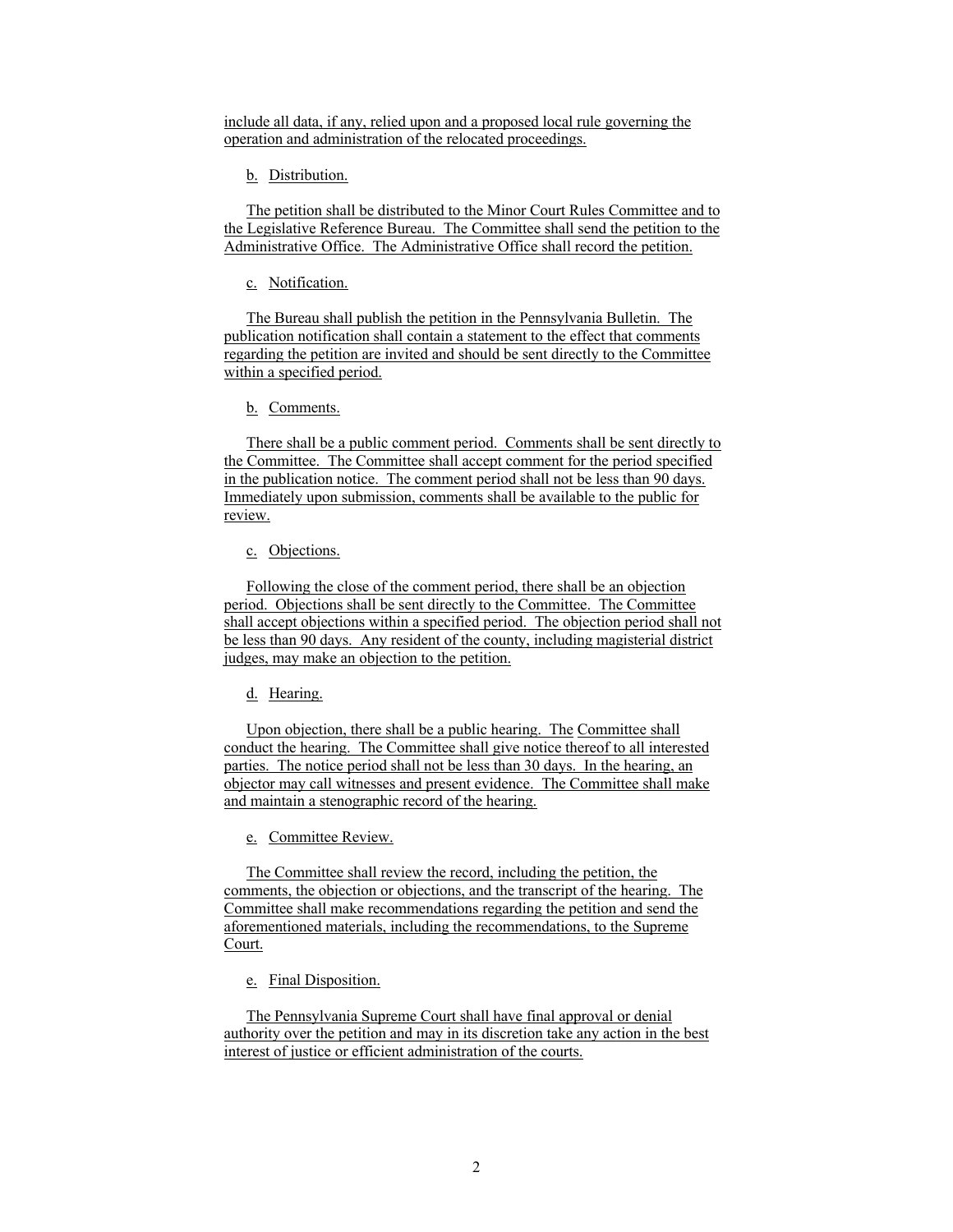f. Publication.

Any rules adopted by the Supreme Court shall be filed in the Office of the Prothonotary of the Supreme Court and in the Administrative Office.

After an order adopting a rule has been filed with the Prothonotary of the Supreme Court, the Prothonotary shall forward a certified copy of the order and rule to:

i. The publisher of the official version of Supreme Court decisions and opinions who shall cause it to be printed in the first available volume of the State Reports.

ii. The prothonotaries or clerks of all courts which may be affected thereby, and thereupon the order and the rule shall be published by such prothonotaries or clerks in the same manner as local rules adopted by such courts.

iii. The Legislative Reference Bureau for publication in the Pennsylvania Bulletin.

iv. The Administrative Office.

# **Comment**

The 2002 amendments to paragraph (A) divided the paragraph into subparagraphs to more clearly distinguish between the locations for the different types of proceedings and business that an issuing authority conducts.

Paragraph (A)(3) permits the president judge, or the president judge's designee, to order that a hearing or hearings be held in a location that is different from the issuing authority's established office. Nothing in this rule is intended to preclude the president judge, or the president judge's designee, from issuing a standing order for a change in location. For example, this might be done when a state correctional institution is located in the judicial district and the president judge determines that, for security reasons, all preliminary hearings of the state correctional institution's inmates will be conducted at that prison.

 See Rule 540 and Comment for the procedures governing the use of advanced communication technology in preliminary arraignments.

 See Rule 130 concerning the venue when proceedings are conducted by using advanced communication technology.

 Paragraph (B) of this rule is intended to facilitate compliance with the requirement that defendants be represented by counsel at the preliminary hearing. *Coleman v. Alabama*, 399 U. S. 1 (1970).

 Paragraph (A)(4) permits issuing authorities to perform their official duties from an advanced communication technology site within the Commonwealth. The site may be located outside the magisterial district or judicial district where the issuing authority presides.

 This rule allows the president judge of a judicial district the discretion to determine what classes of cases require centralized preliminary hearings or summary trials, and requires the president judge, or the president judge's designee, to establish a schedule of central places within the Commonwealth to conduct such hearings or summary trials, and the hours for the hearings or trials at the central locations.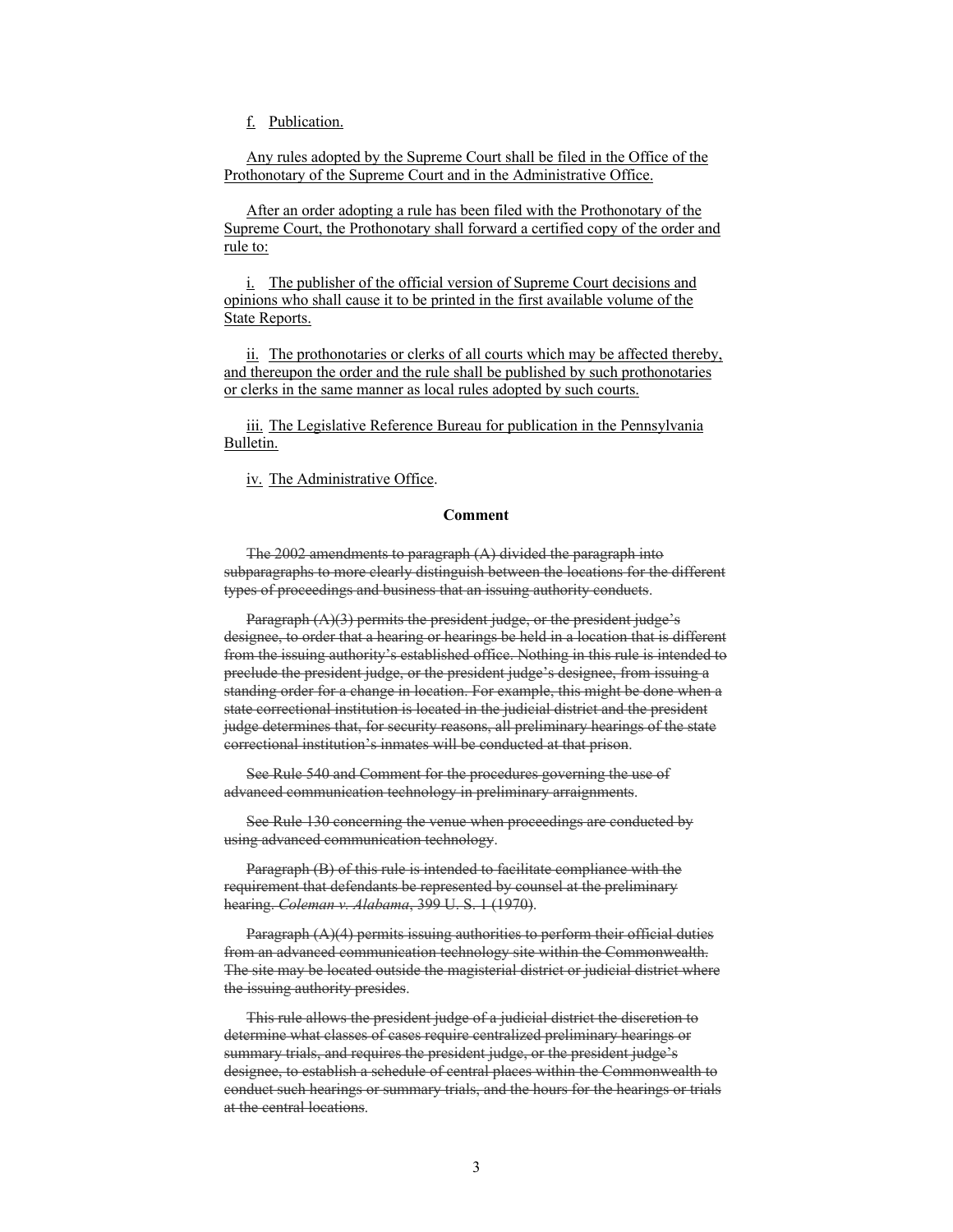Ideally, this rule should minimize the inconvenience to defense counsel and the attorney for the Commonwealth by eliminating the necessity of travel at various unpredictable times to many different locations throughout the judicial district for the purpose of attending preliminary hearings or summary trials. Finally, this rule allows preliminary hearings or summary trials for jailed defendants to be held at a location close to the place of detention.

Paragraph (A)(3) was amended to clarify the term "interests of justice."

The term "interests of justice" as used in Paragraph  $(A)(3)$  refers to the necessity of assigning a judge to another court when the judge of that court is temporarily unable to meet his duties, due to, for example, illness, leave, or disqualification.

In the alternative, the case may be transferred to another judge, or, if there are many cases, to more than one judge. It is transfer which is preferred, as it enables the substitute judge or judges to continue to run his own court or their own courts.

Court administrators shall not act as "designees" in such matters. The president judge shall consult the affected judge or judges, who may, in their discretion, elect either relocation or transfer.

Paragraph (B) was amended to ensure adherence to the constitutional provisions regarding jurisdiction of magisterial district judges.

It is provided by the Pennsylvania Constitution that there shall be a Supreme Court, a Superior Court, a Commonwealth Court, courts of common pleas, and magisterial district courts. PA. CONST., ART. V, §§ 2-7. Only the General Assembly may establish additional courts or divisions of existing courts, as needed, or abolish any statutory court or division thereof. PA. CONST., ART. V,  $§ 10(c).$ 

The Constitution provides that magisterial district judges shall be elected by the electors of the respective districts in which they are to serve, PA. CONST., ART. V, § 13(a), that the General Assembly shall determine the jurisdiction of any court, PA. CONST., ART. V,  $\S$  10(c), and that a judge may hear cases from outside his district only on a temporary basis. PA. CONST., ART. V, §§ 10(a),  $12(a)$ .

It bears emphasizing that judges may hear cases from outside their district only on a temporary basis, in limited circumstances, when necessary because another judge is temporarily unable to meet his duties, due to, for example, illness, leave, or recusal. PA. CONST., ART. V,  $\S$ § 10(a), 12(a); 42 Pa.C.S. § 4122.

By Rule 131(B), the Supreme Court has provided that "when local conditions require, the president judge may establish procedures for preliminary hearings or summary trials, in all cases or in certain classes of cases, to be held at a central place or places within the judicial district at certain specified times."

Thus, under Paragraph (B), when a judicial district includes, for example, a state prison and there are substantial difficulties transporting state prison inmates to court, the president judge may assign each magisterial district judge to hear his court's inmate cases at the state prison, and he may establish standing procedures for transferring such cases.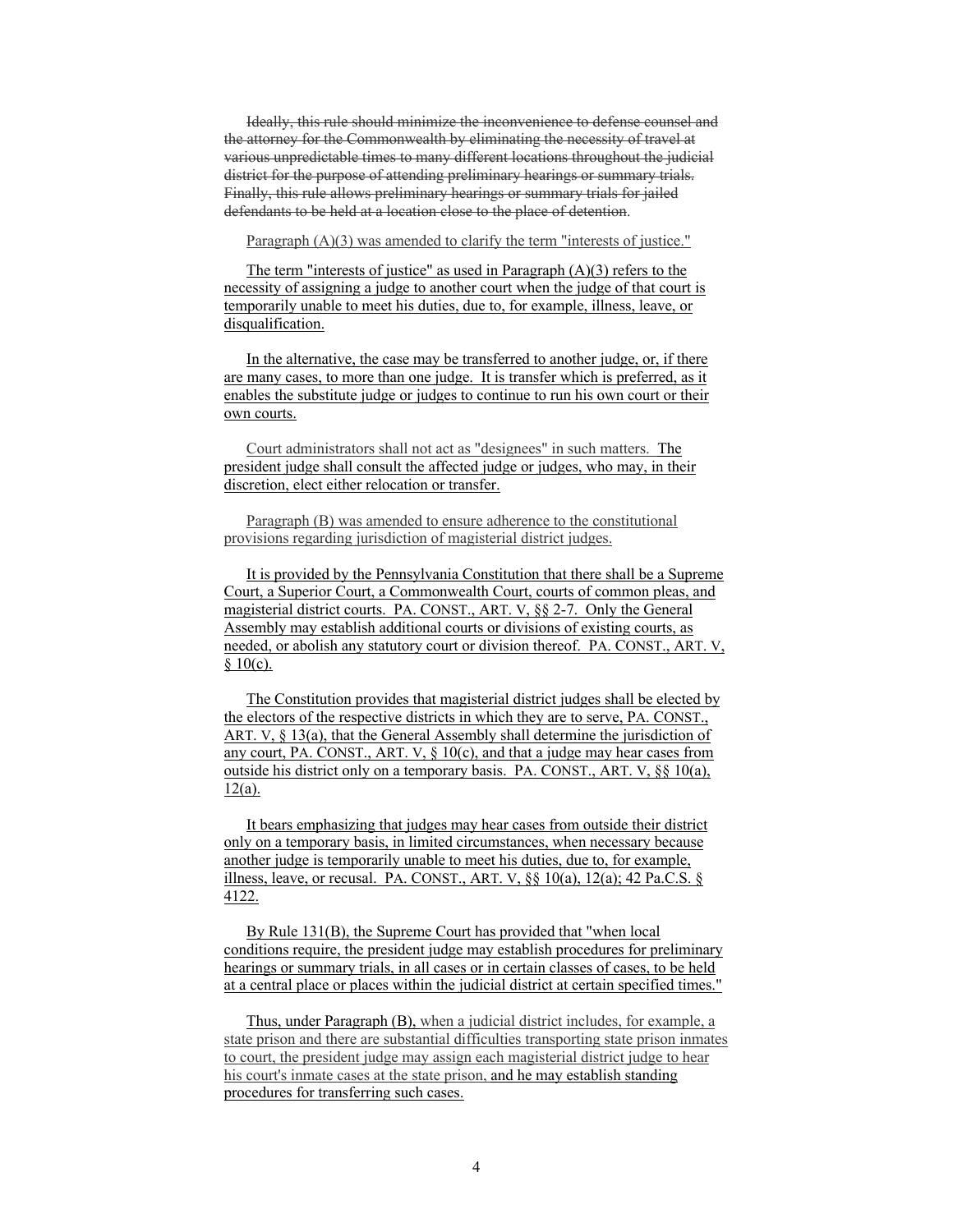It is well beyond the scope of Paragraph (B) and constitutionally impermissible, however, to assign a magisterial district judge to a "central court" to sit as a judge of other electoral districts, exercising jurisdiction over cases arising in not only his own electoral district but over cases arising in all electoral districts other than his own.

Only the General Assembly may amend the jurisdiction of magisterial district judges. PA. CONST., ART. V, § 10(c). Paragraph (B) cannot, and does not, do so. The creation of a central court does not authorize a president judge to assign a magisterial district judge to hear cases arising from outside his electoral district, and president judges shall not make such assignments.

Paragraph (B) was amended to include a procedure requiring examination of the effects of relocation, including inconvenience to the public.

It is important to continue to improve the administration of the courts as conditions change. This rule is intended to allow a thorough, studied examination of whether local conditions of a city or county require relocation of proceedings. In this examination, the judges running the magisterial district courts being discussed are the most informed of local conditions, and they are deserving of deference.

Ideally, the location should minimize inconvenience to the public. Long travel discourages the public from attending hearings, paying fines, or posting bail, may result in dispositional delays and increased litigation costs, and may hinder access to emergency relief, such as protection from abuse orders. Proximity to magisterial district courts "is an important ingredient in the public's ... trust in the judicial branch." Report of the Magisterial District Reestablishment Subcommittee Intergovernmental Task Force to Study the District Justice System, 2001.

Initially, Paragraph (B) of this rule was adopted to facilitate compliance with the requirement that defendants be represented by counsel at the preliminary hearing. *Coleman v. Alabama*, 399 U. S. 1 (1970). In the time since adoption, however, there has been a proliferation of block scheduling orders and magisterial district courts have seen defense counsel, including public defenders, appear on a regular basis.

This rule is not intended to reverse existing orders relocating magisterial district judge proceedings to a central court, and such existing orders shall remain in effect, although in some counties assignments must be modified to comply with the amendments.

In counties where central court orders exist, the magisterial district judges retain the right to petition the president judge for reversal of the order. If the petition is denied, they may petition the Supreme Court. In instances where the order is reversed, the magisterial district courts shall operate in accordance with the statewide unified rules of procedure. *See* Pa.R.Crim.P. 100-555.

### Official Note

 Formerly Rule 156, paragraph (a) adopted January 16, 1970, effective immediately; paragraph (a) amended and paragraph (b) adopted November 22, 1971, effective immediately; renumbered Rule 22 September 18, 1973, effective January 1, 1974; renumbered Rule 131 and amended March 1, 2000, effective April 1, 2001; amended March 12, 2002, effective July 1, 2002; amended May